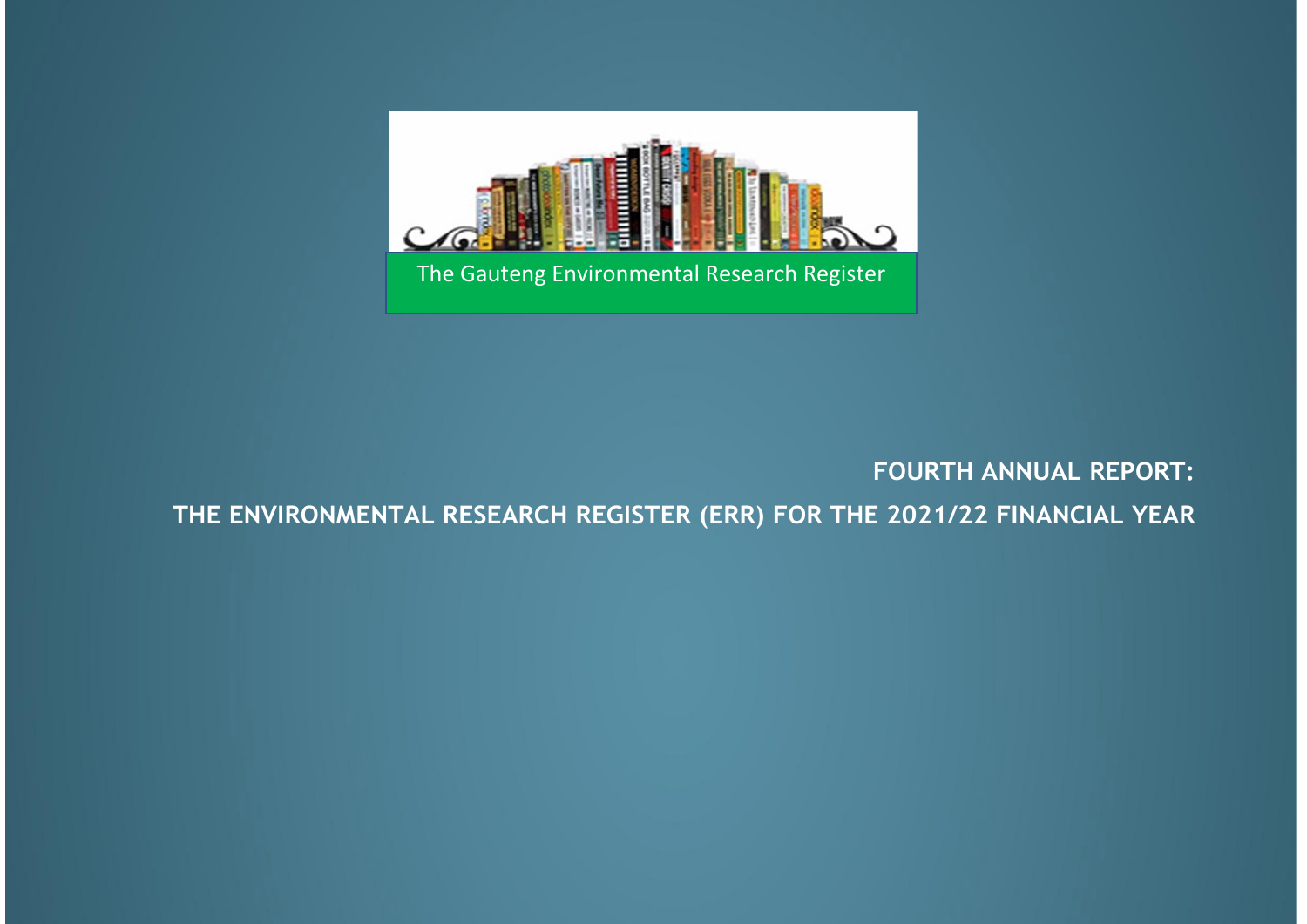

Gauteng Department of Agriculture and Rural Development

Postal Address: Private Bag 8769 Johannesburg 2000

Street address: Umnotho House 56 Eloff Street, Johannesburg, Gauteng, South Africa

Tel: +27(0)11 240 2500

Fax: +27(0)86 243 2555

Website: [www.gautengonline.gov.za](http://www.gautengonline.gov.za/)

Drafted by: Neggie Bakwunye, Ndivhudza Nengovhela, Gerson Nethavhani, Basani Ndindani

Disclaimer: No part of this report may be copied, transmitted or used for any purpose without the permission of Gauteng Provincial Government.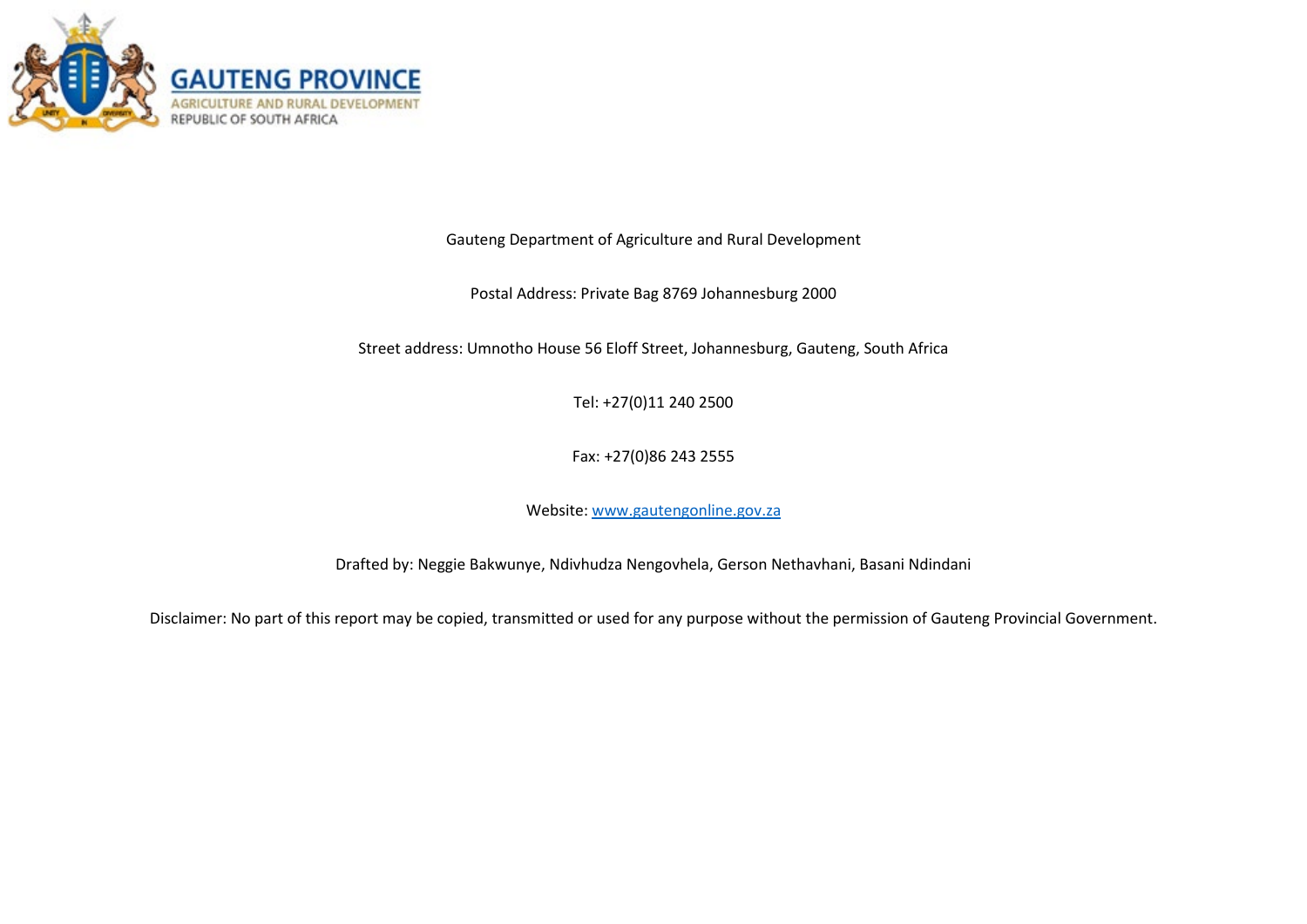# TABLE OF CONTENTS

| 3. WHAT'S NEW IN THE 2020-21 VERSION OF THE ERR?  4 |  |
|-----------------------------------------------------|--|
|                                                     |  |
|                                                     |  |
|                                                     |  |
|                                                     |  |
|                                                     |  |
|                                                     |  |
|                                                     |  |
|                                                     |  |
|                                                     |  |
|                                                     |  |
| a) Number of studies per economic sector 11         |  |
|                                                     |  |
|                                                     |  |
|                                                     |  |
|                                                     |  |
|                                                     |  |

| 5. LINKAGES TO THE ANNUAL GAUTENG RESEARCH |  |
|--------------------------------------------|--|
|                                            |  |
|                                            |  |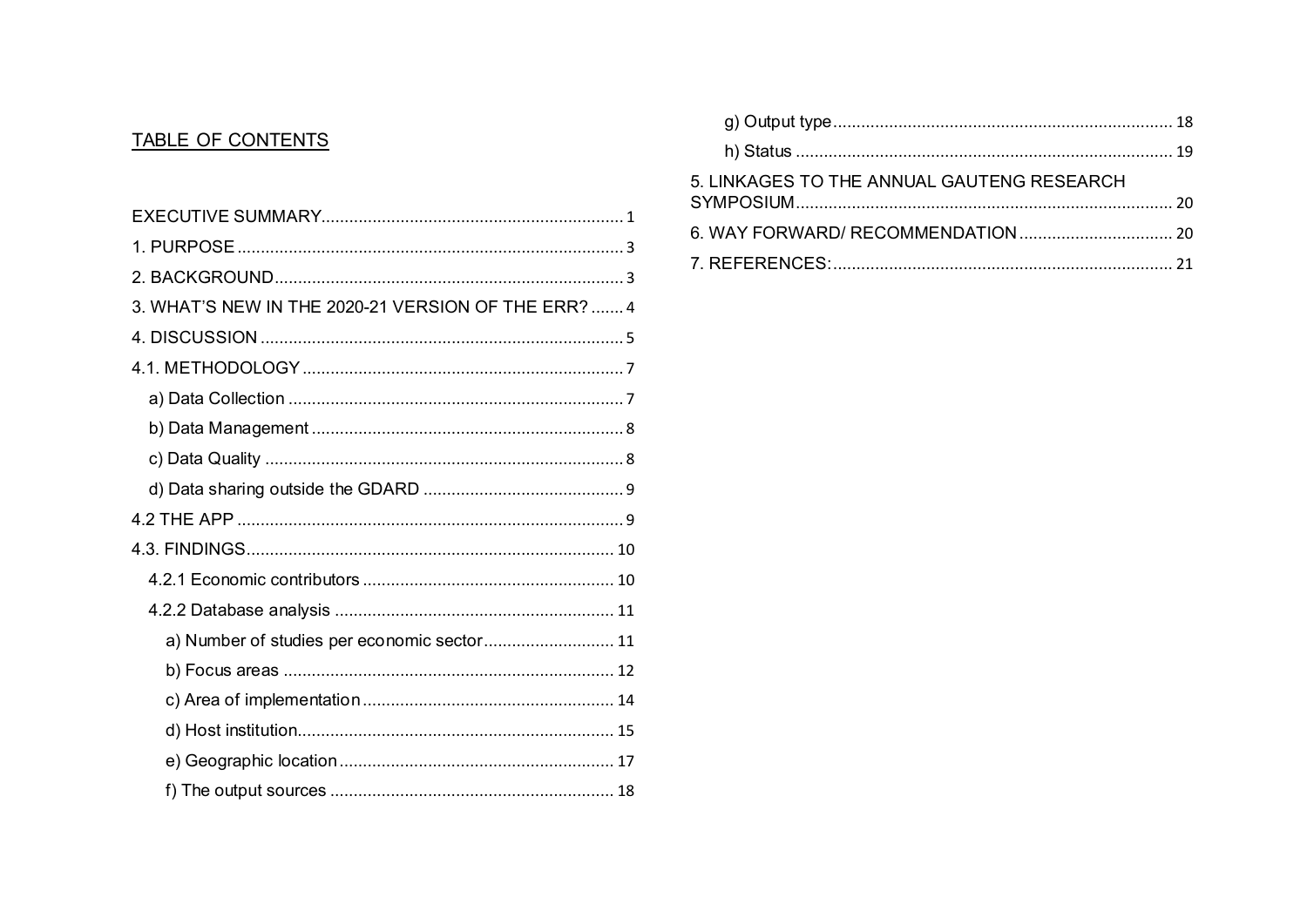#### <span id="page-3-0"></span>EXECUTIVE SUMMARY

The Gauteng Environmental Research Register (ERR) was developed in the 2017/18 financial year responding to the need to have a reporting tool on environmental research that is conducted in Gauteng Province. It was initiated by the Gauteng Department of Agriculture and Rural Development's Environmental Policy Planning and Coordination Directorate. So far it has achieved the following milestones amongst other: the first annual report approved in March 2019; the updating and maintenance of the database then commenced after the first approved report, with the second annual report approved on the 20<sup>th</sup> of June 2020, and the third annual report was approved on the 15<sup>th</sup> of February 2021.

The ERR is updated and analysed and it is one of the activities in the Memorandum of Agreement (MOA) with the University of Johannesburg's Africa Centre of Evidence (ACE) where a technical committee has been established to help in ensuring that the database is user friendly and

reaches more audience that can benefit from it being hosted in a public institution's domain.

The register and approved reports have been shared with stakeholders outside the departments using various Fora, like wise this report will follow suit. This doesn't only promote collaboration and partnership with research institutions and evidence-based communities, individuals who are pursuing studies in different institutions, amongst other. It assists in selection of research topics, providing pointers of the already existing information/ data and highlights the niche areas that researchers can focus on in order to have a greater impact as well as provided more effective implementation of research outcomes that would otherwise be shelved and unknown to the greater audience.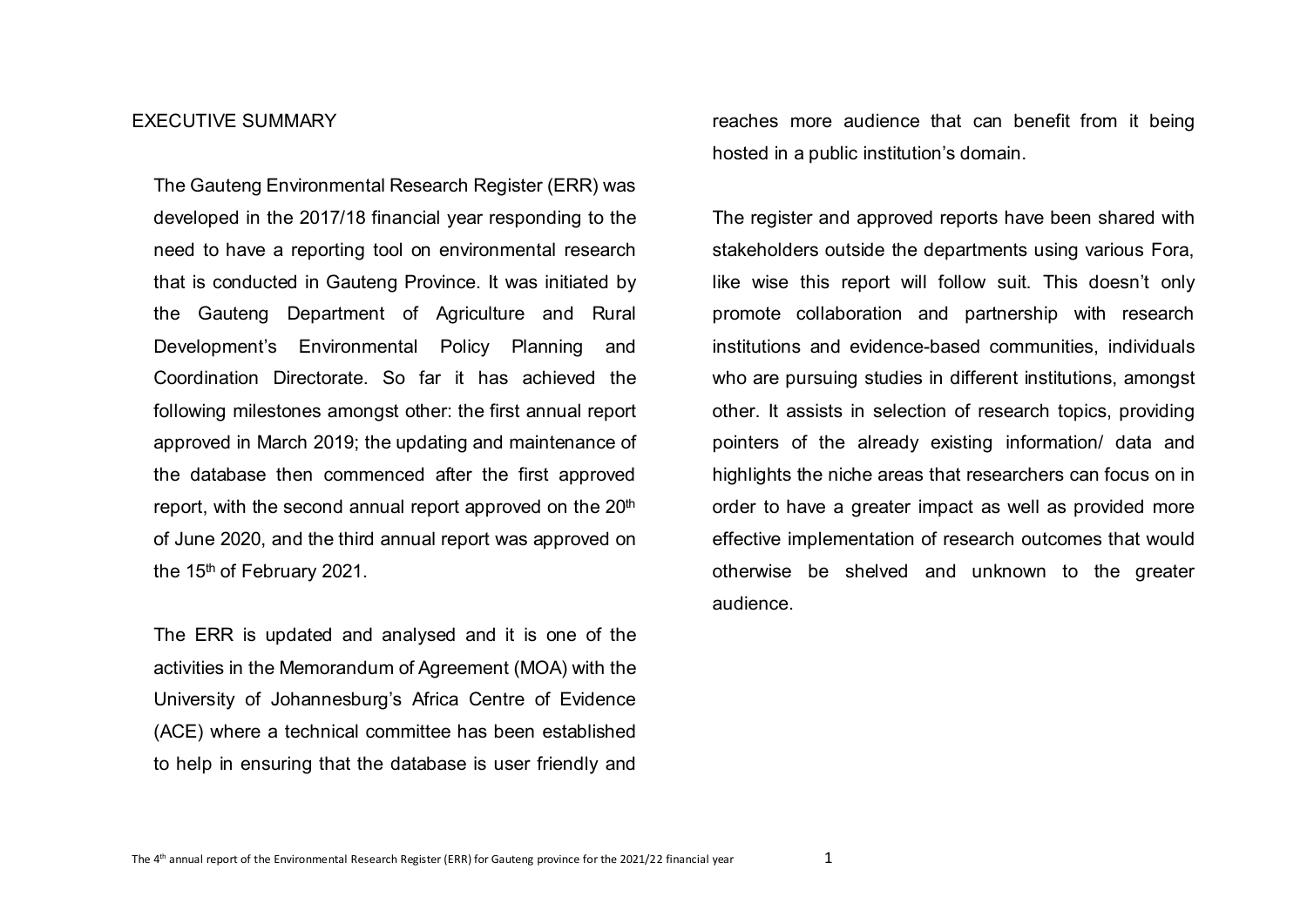The ERR has also found its way to being an APP that can be downloaded and used from mobile gadgets and tablets, amongst other small screens. The link to access the data on the newly developed app is [https://www.appsheet.com/start/904382a8-48f4-4c4b](https://www.appsheet.com/start/904382a8-48f4-4c4b-ba06-44fd015421a2)[ba06-44fd015421a2](https://www.appsheet.com/start/904382a8-48f4-4c4b-ba06-44fd015421a2) on the browser and for downloading of the APP [https://www.appsheet.com/newshortcut/904382a8-48f4-](https://www.appsheet.com/newshortcut/904382a8-48f4-4c4b-ba06-44fd015421a2) [4c4b-ba06-44fd015421a2](https://www.appsheet.com/newshortcut/904382a8-48f4-4c4b-ba06-44fd015421a2)

The legal aspects of putting the APP store on play store, itune stores etc. are still to be done through the department's Legal service directorate.

The QR code for accessing the ERR APP is pasted below and can be used on any device that has access to the QR code scanner:



For better understanding of the conceptualisation of the idea of the ERR the concept note is attached on the annexures below. The user manual is also attached to explain the rationale regarding the different columns used and to guide the user on the information that they can expect to find in the database. It is important to note that this is a generic report on the overall findings of the data collected hence it can be further analysed to generate customised reports that are relevant to different professional and academic fields.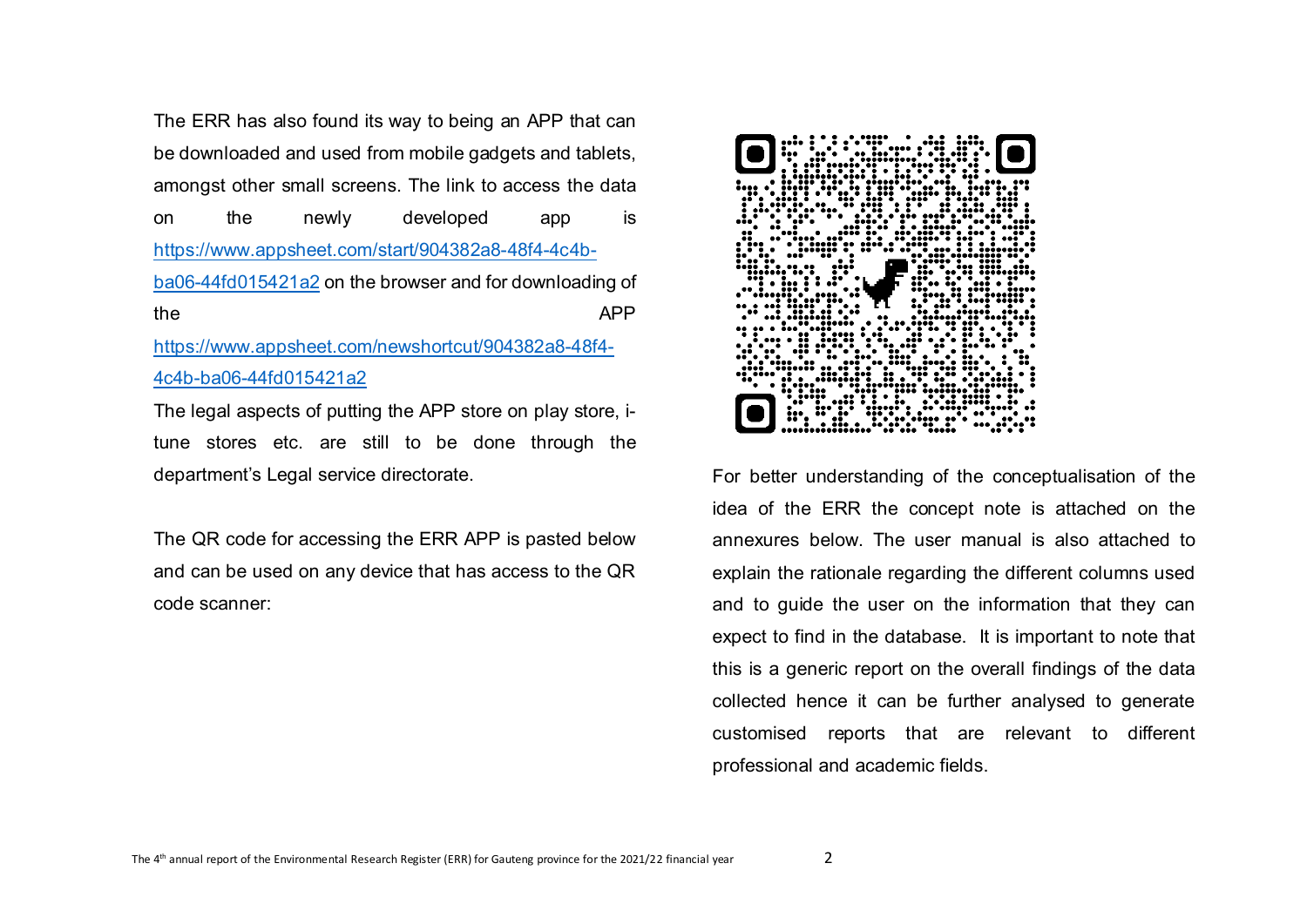In light of the above, it can be deduced that the ERR is a living document that presents environmental studies carried out in Gauteng Province from 2007- to date.

### <span id="page-5-0"></span>1. PURPOSE

The aim of this report is to serve as a fourth annual report of the Gauteng Environmental Research Register (ERR) and provide progress on the database since the approval of the third annual report on the 15<sup>th</sup> of February 2021.

This project is part of Gauteng Department of Agriculture and Rural Development (GDARD)'s Operational Plan for the 2021/22 financial year, under the Environmental Policy, Planning and Coordination (EPPC) Directorate.

# <span id="page-5-1"></span>2. BACKGROUND

The primary objectives of the ERR can be noted on the attached concept note, however they have been modified to ensure relevance and can be summarised to be as follows:

- To continually update and maintain a database that can be used as a benchmark for researches conducted in Gauteng province to support government, research institutions, private sector and Non-Governmental Organisations (NGOs);
- To provide essential information to decision makers;
- To track information required by different statutory bodies and stakeholders;
- To provide annual progress reports to the provincial government departments regarding the number of environmental research projects undertaken;
- To ensure that the research data and reports are saved on the departmental server and accessible to all stakeholders;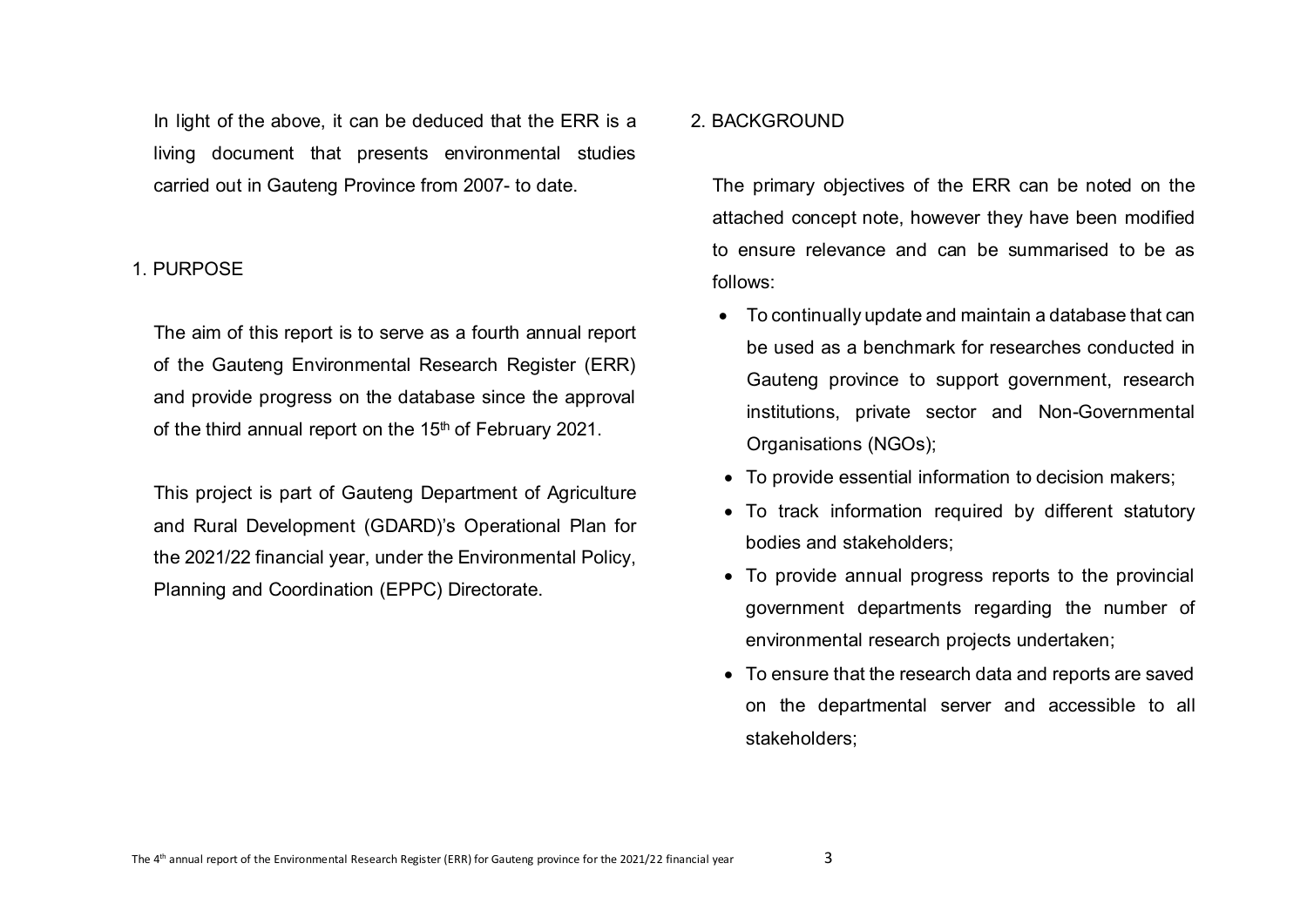- To facilitate research collaboration between various research institutions and provincial government; and
- To ensure that the data and reports are hosted in a public domain to ensure easy access by the public and potential users.

The ERR is being updated and refined internally on a regular basis to include up to date studies as well as ensure that it effectively serves the purpose that it was established for as explained above.

It can assist in generating Key Performance Indicators reports, annual reports and departmental media releases as well as helping researchers to identify relevant new research areas that can support government decision making.

Reporting can be done on all information that has been captured such as:

• Researcher profile (names, contact details, the institution that they are affiliated with, etc.);

- The title and nature of the research work;
- Geographic location of the study;
- Intended impact of the study;
- Types of sources used for disseminating research outcomes; and
- The type of outcomes.

Below is information on what to expect in the new report, what areas can be improved on as well as a detailed explanation of the process of the creation of the ERR and how the ERR is currently looking.

# <span id="page-6-0"></span>3. WHAT'S NEW IN THE 2020-21 VERSION OF THE ERR?

The ERR has matured from being developed to being maintained through updating by adding new studies and having annual reports drawn from analysing the data contained in it.

It has also improved in a sense that it is transitioning from just being a desktop database to being an APP that can be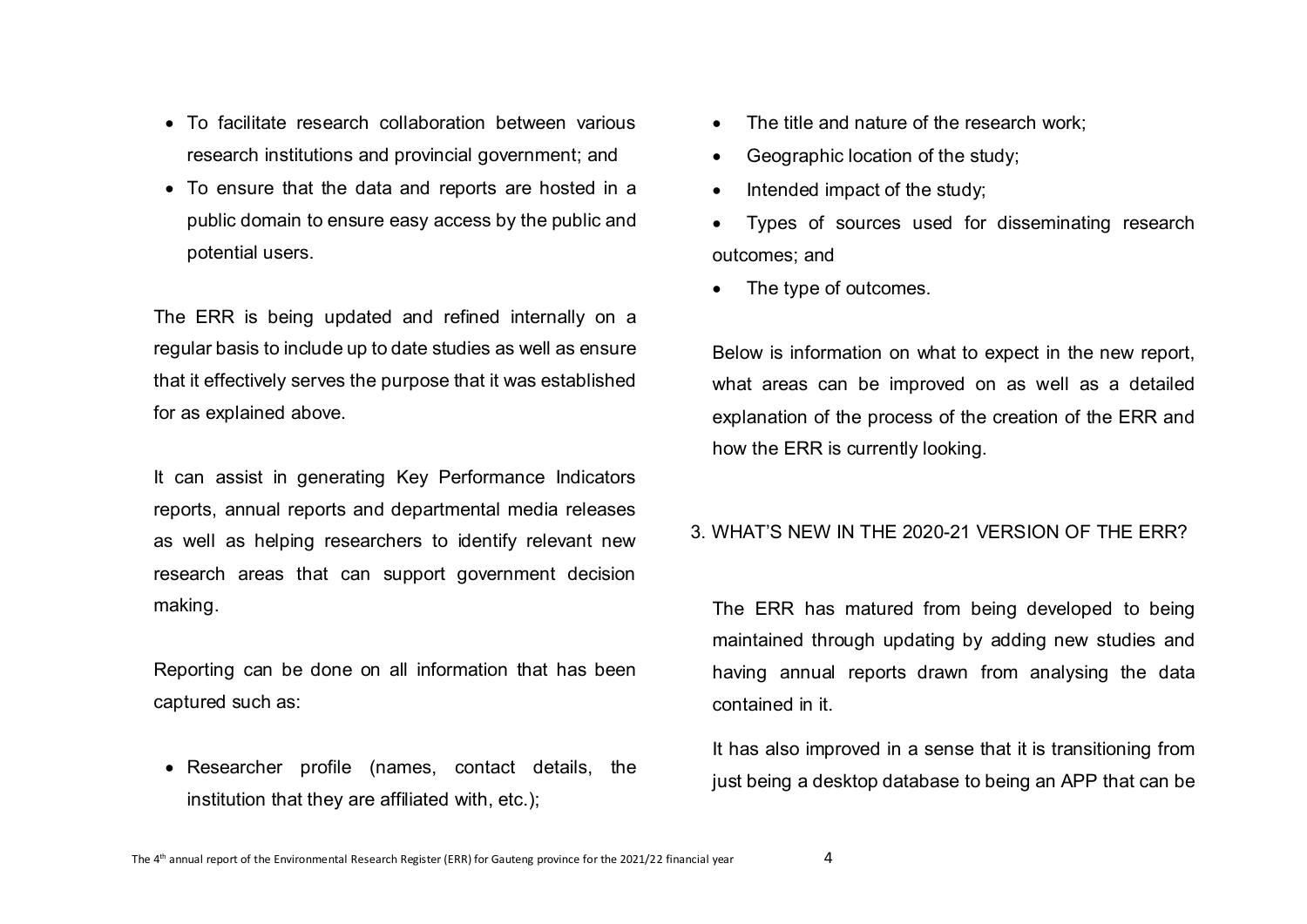easily accessed through devices such as cell phones and tablets. The links to access the APP are as follows:

Browser: [https://www.appsheet.com/start/904382a8-48f4-](https://www.appsheet.com/start/904382a8-48f4-4c4b-ba06-44fd015421a2) [4c4b-ba06-44fd015421a2](https://www.appsheet.com/start/904382a8-48f4-4c4b-ba06-44fd015421a2)

#### Installer:

[https://www.appsheet.com/newshortcut/904382a8-48f4-](https://www.appsheet.com/newshortcut/904382a8-48f4-4c4b-ba06-44fd015421a2) [4c4b-ba06-44fd015421a2](https://www.appsheet.com/newshortcut/904382a8-48f4-4c4b-ba06-44fd015421a2)

The improvement of the columns and the data contained can be noted as follows:

The following institutions have been added in the list of host institutions since the approval of the second approved report: Emory University, Atlanta, GA 30322, USA Pachaiyappa's College (Affiliated to University of Madras), Chennai 600030 in Tamil Nadu based in India; Sefako Makgatho Health Sciences University; Wasit University in Iraq; and South African National Space Agency, as well as the University of Birmingham in UK.

Included in the report are studies drafted by institutions such as Elsevier, which are well known journal publishers who have just recently had their own research publications.

The entries on sustainable development that were added in previous financial year to ensure that the studies that look at smart cities, alternative technologies, methods and techniques are properly recognised; have now been further broken down to fit in the specific component of sustainable development that they focus on hence this option has been dissolved.

#### <span id="page-7-0"></span>4. DISCUSSION

The Gauteng Environmental Research Register (ERR) was developed in the 2017/18 financial year to respond to the need to have a reporting tool on environmental research that is conducted in Gauteng Province, hence becoming a benchmarking tool for studies carried out in the province.

Not only does it present the studies to Gauteng Provincial Government officials (GPG) but it has a proven record of being requested and used for academic purposes. The ERR not only allows the GDARD officials with easy access and but also assists external stakeholders. It will in future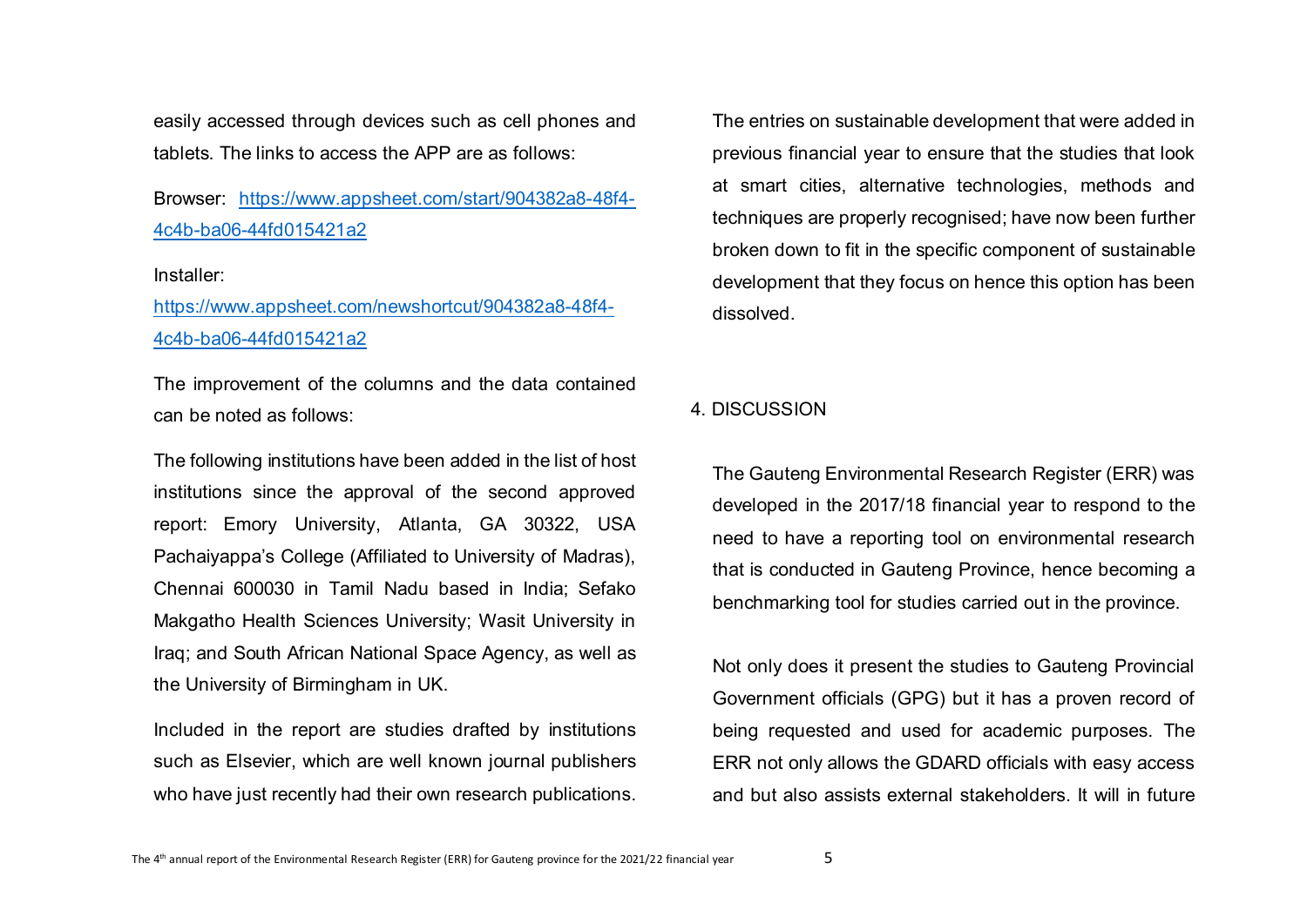have columns where potential benefactor of the information are identified and notified of studies that are relevant to their institutions.

According to Project Management Institute (2014) the advantage of having a centralised database includes allowing for minimized data redundancy; creating consistency; file-based systems create data redundancy, etc. Kerzner (2005) supports this notion by stating that a centralised database reduces conflict in saturated research areas and helps to shift focus to areas where there is a need for more knowledge.



Figure 1: Kerzners's Maturity Level (2005)

From the figure above it can be deduced that having a centralised database ensures that there's a common language in this case the ERR classifies like for like and merges the studies to an easy to understand language. The process followed in the compilation, updating and maintenance of the database is transparent and easy to follow; the fact that the register dates back to 2007 makes it fit into the benchmarking categories and can be used to showcase the shift in focus areas that research has taken and lastly for the continuous improvement field this is obtained from the annual updates and updating.

From the above, it can be noted that the ERR assists in identifying research areas, as well as making it easier to share and follow up on findings within the research community. However, any centralised database has the risk of loss when it is maintained within an individual institution, as well as ongoing costs for the hosting body. To reduce the above risk and to ensure greater exposure and wider use of the ERR, the hosting of the ERR by the University of Johannesburg is being discussed. The Memorandum of Agreement for hosting and other mutually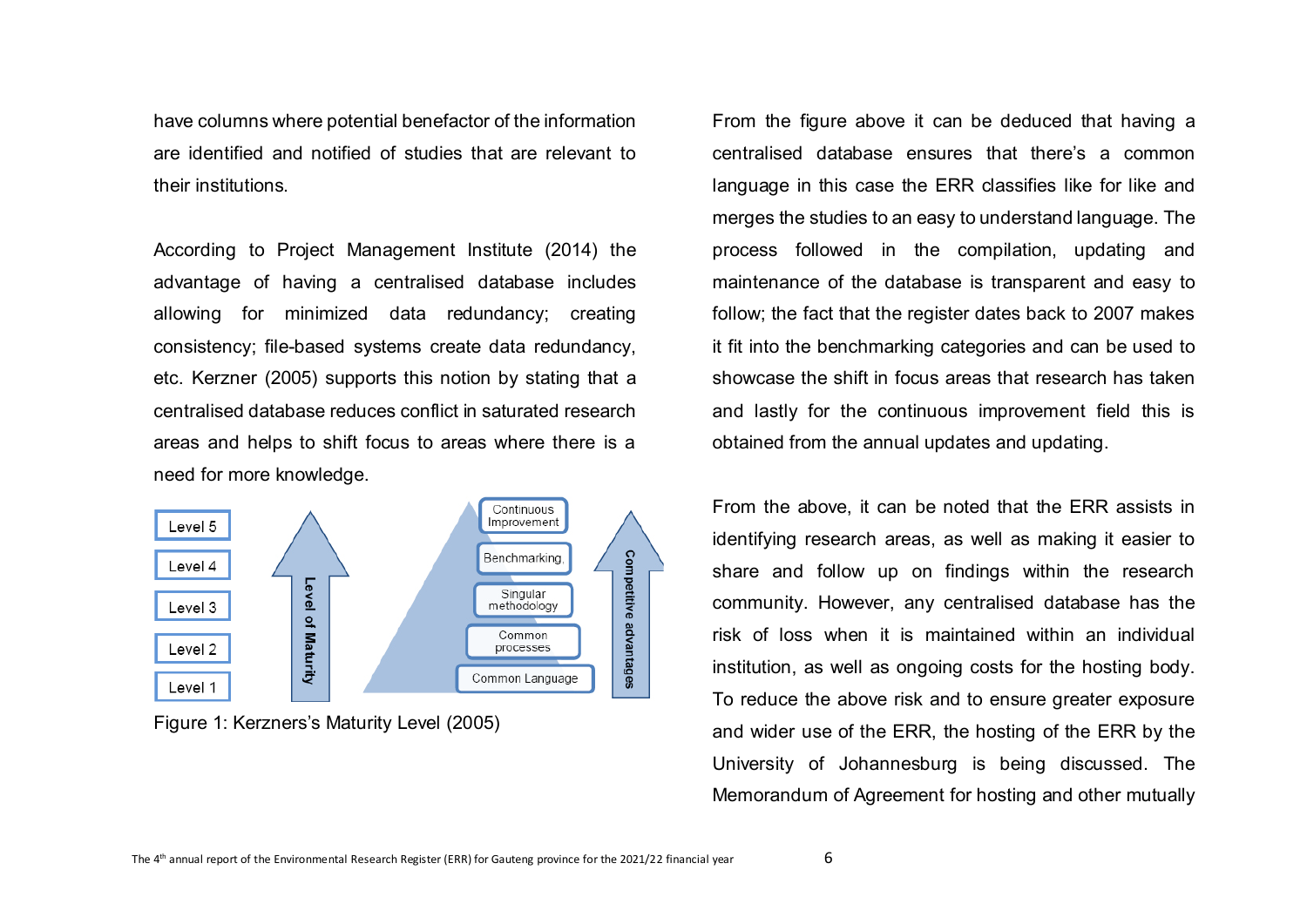beneficial activities has been approved on 27 January 2021.

The information captured on the ERR, is as follows:

- Project title:
- Names of researcher(s);
- Year of publication:
- Contact details (i.e. telephone number, fax and or email);
- Research objectives/ project description;
- Economic sector (i.e. standardised economic sectors as per the National GDP);
- Focus Areas (i.e. Agriculture, Air Quality, Disaster management, Ecological research: Biodiversity, Ecological research: Ecosystems, Energy, Environment, GIS, Health, Industries, Infrastructure, Mining, Transport, Waste, Water, 4IR & Innovation, Sustainable development)
- Area of implementation;
- Host institution;
- Geographic area (i.e. The municipality in which the project/study focused on);
- Status (i.e. completed, ongoing or discontinued);
- Accessibility of the project (i.e. yes or no);
- The output source (i.e. Journal, Institution's online library, Map, Government publications, forum/ seminar/ conference, other website/ online source);
- Output type (i.e. Paper in Journal, Thesis, Government report, Research Report, Conference proceedings, policy/ strategy/framework, survey, paper in website);
- Brief description of output/s (Abstract); and
- Link to abstract or research study/ name of source.

# <span id="page-9-0"></span>4.1. METHODOLOGY

The process of updating the ERR included the following:

<span id="page-9-1"></span>a) Data Collection

Various types of data (research projects) were collected from the sources such as, three spheres of the government, private sector and academia/research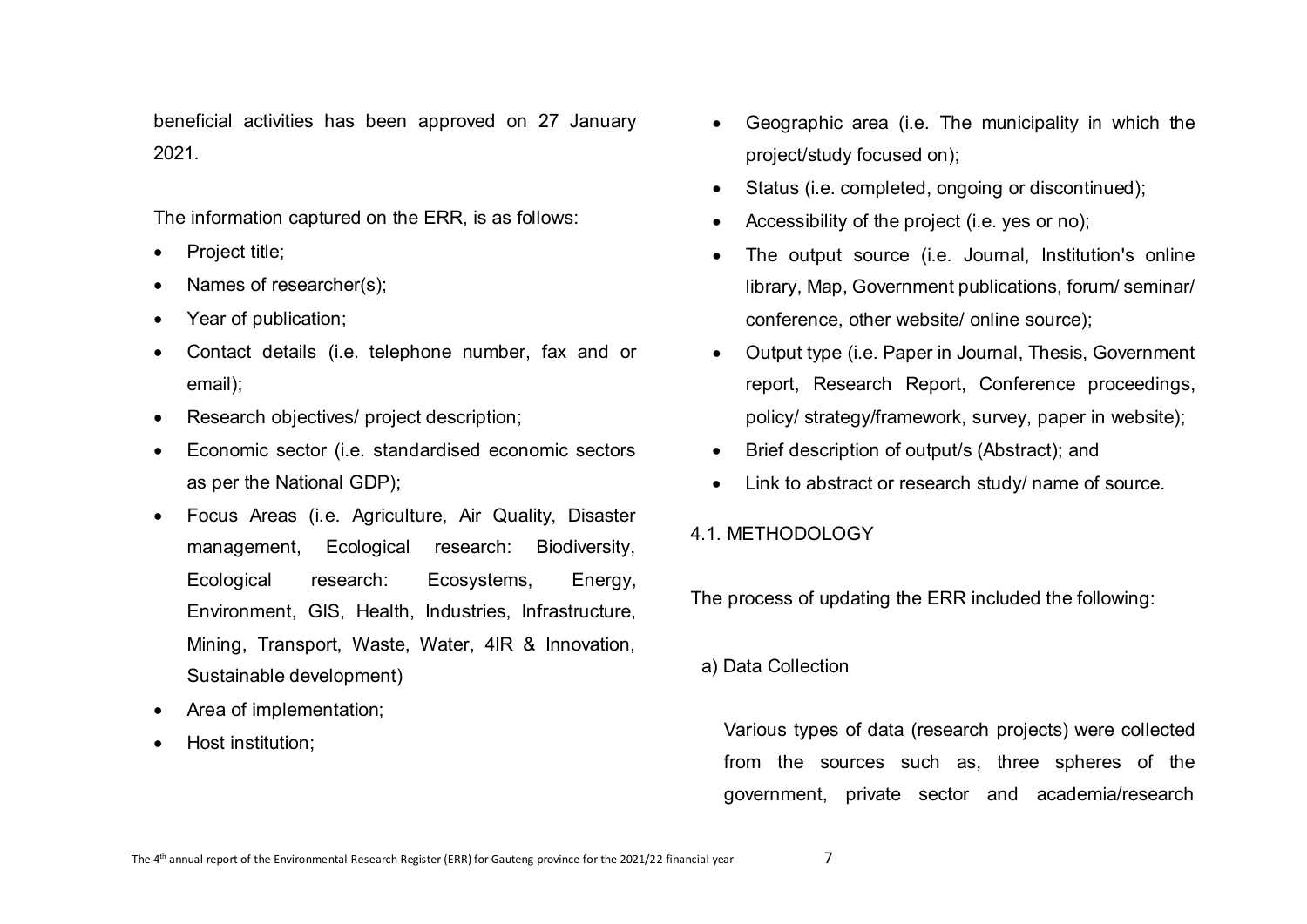institutions, NGOs as well as international institutions that had their case studies or study areas as Gauteng **Province** 

This was done using mainly the desktop technique. This refers to the use of internet searches with the aim of collecting information. In this database, this technique was supplemented by visits to institution's libraries (e.g. Ekurhuleni Metropolitan Municipality) in the previous financial year to collect information from their intranet. In this financial year no institution was visited physically as a result of the COVID -19 regulations in place.

<span id="page-10-0"></span>b) Data Management

Data and relevant records, such as research papers and links to the research studies were captured and stored during the register compilation process and have been saved on the GDARD shared folder to enable access to interested stakeholders. This process is repeated annually.

<span id="page-10-1"></span>c) Data Quality

The Research and Development unit is responsible for updating and maintaining the database. Data collection procedures and quality control measures to ensure data accuracy and integrity are being considered in the updating of the ERR. The latest version of the ERR underwent internal and external reviewing for comments and suggestions for improvement.

Quality checking included verification of collected data and its relevance. The studies that didn't fit within the defined parameters and scope of the database were removed as well as duplications that results from ongoing capturing of studies. Quality check process is continuous and applied as new information is being captured in the database on regular basis.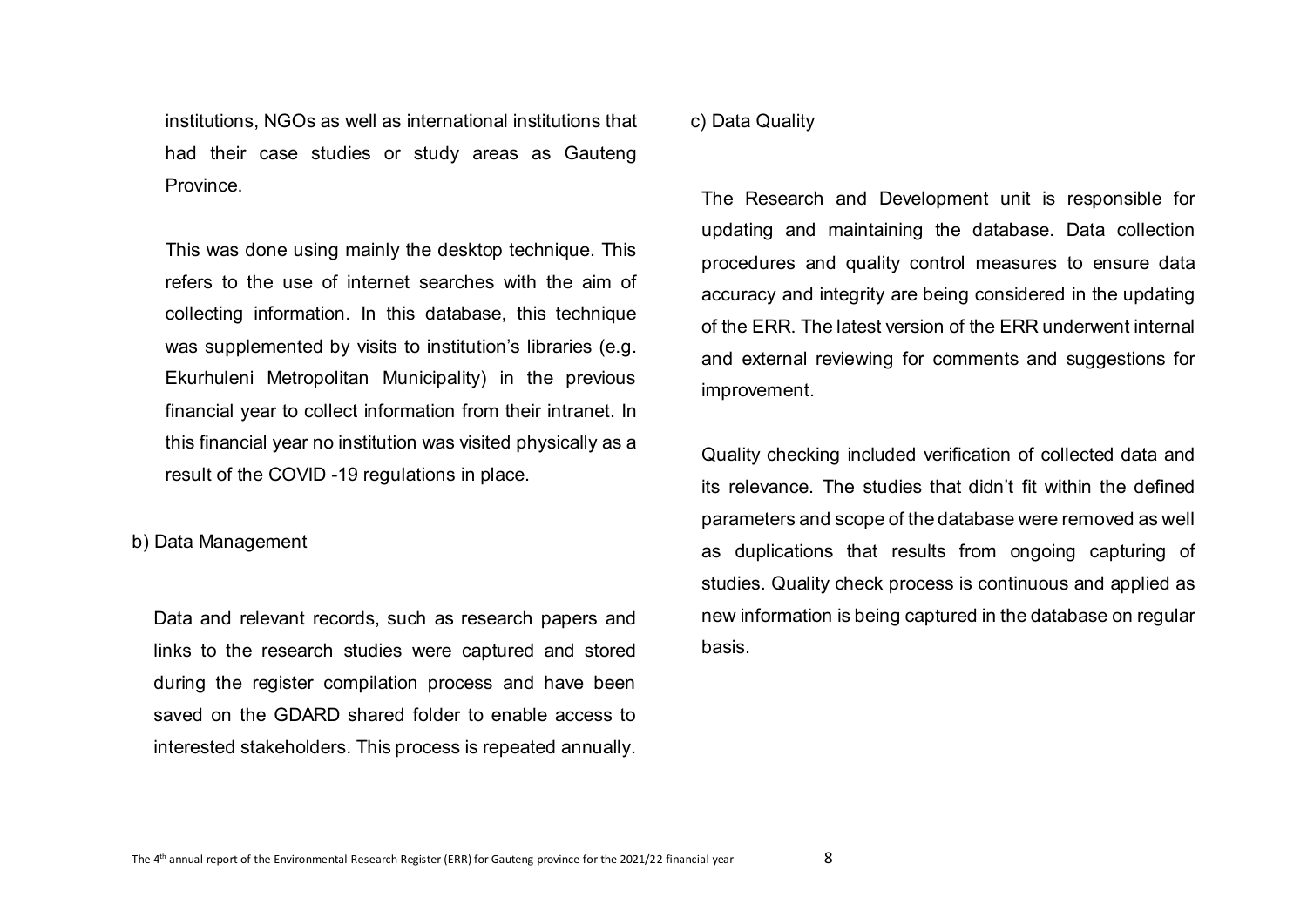#### <span id="page-11-0"></span>d) Data sharing outside the GDARD

The first annual ERR and approved supporting documents (i.e. manual and annual reports) were shared with interested individuals, organisations or institutions outside of the GDARD through meetings and Fora. This raised awareness of the project and helped to promote collaboration and partnership with other research institutions and will reduce duplications in future. The approved annual report for year 2019-2020 was also shared in various bilateral meetings and forums. The register was presented at the plenary session of the 2nd Annual Gauteng Environmental Research Symposium which was held on  $16<sup>th</sup>$  October 2020 in a webinar format and attended by a various range of researchers from academia, to NGO's, parastatals etc.

Furthermore, as mentioned above the Department is considering arrangement with the University of Johannesburg to host the ERR on the Africa Centre for Evidence (ACE) website to get a wide cover of stakeholders and promote usage by students and other researchers.

#### <span id="page-11-1"></span>4.2 THE APP

After a series of coding and vigorous process of working on the back end of various Deploying techniques the most user friendly APP had to be used. Issues of data accuracy and security had to also be considered in ensuring that the intellectual property rights of the department were not compromised. As such the APP was generated and deployed for the purposes of viewing and accessing the data. The editing right of the APP still lies with the generator of the APP who in this case is the same person who is responsible for updating the ERR and is an employee of the directorate.

The development of the APP included development of prototypes to test the relationship between the back end language of input with the visual and interactiveness of the out put.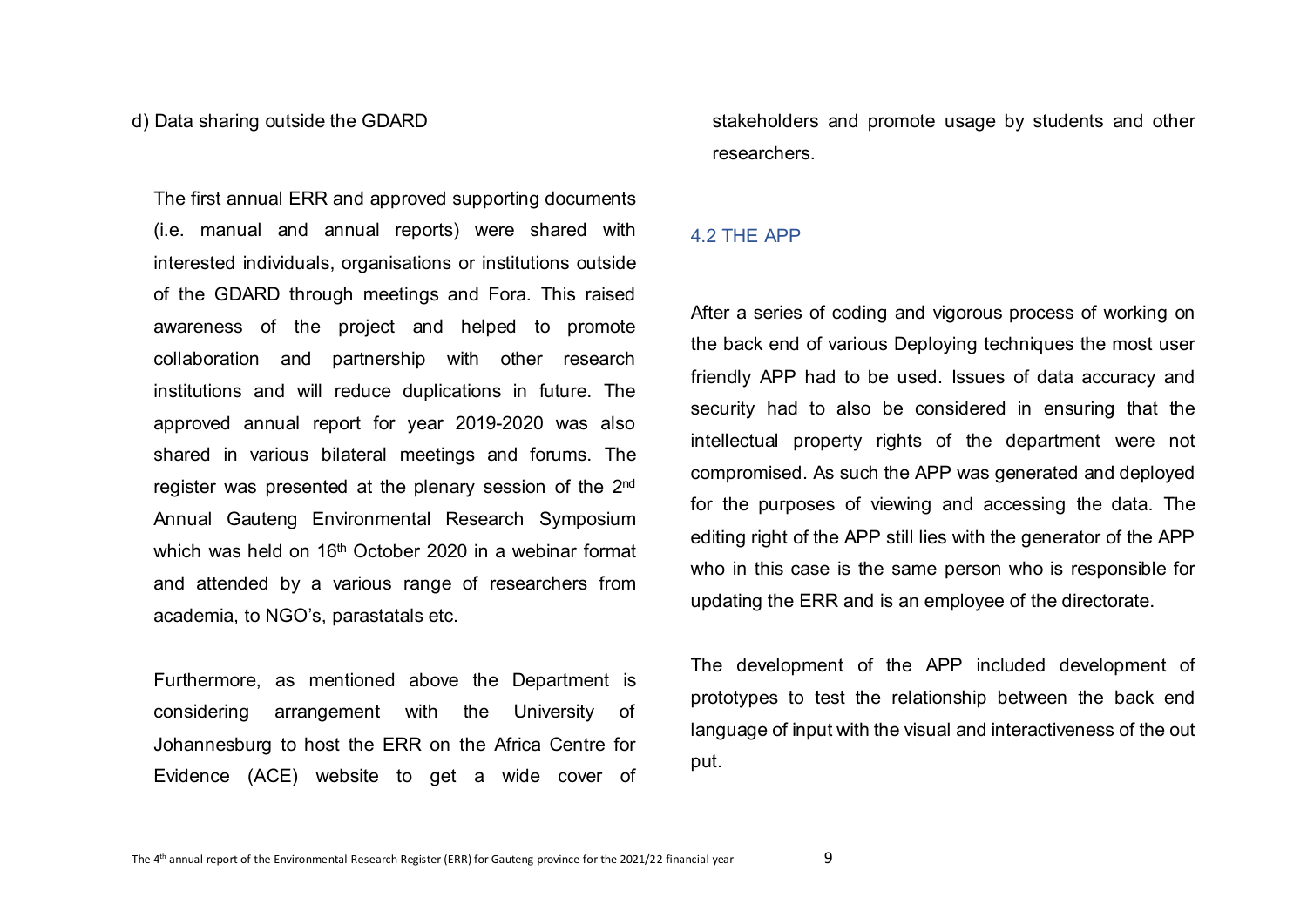Just like any other APP the paid options have added benefits that otherwise the free versions would have limited to. As such it is recommended that the not only is the data display option improved but also paid services that the subscription offers be considered for better customisation and to create a wider audience reach.

#### <span id="page-12-0"></span>4.3. FINDINGS

In this section, the various economic contributors are first highlighted; this is then subsequently followed by the analysis of the ERR database.

<span id="page-12-1"></span>4.2.1 Economic contributors

According to STATS SA (2021) South Africa's gross domestic product (GDP) decreased by 1,5% in the third quarter of 2021. The trade, catering and accommodation industry decreased by 5,5%, contributing -0,7 of a percentage point to GDP growth. Decreased economic activities were reported for wholesale, retail and motor trade; and catering and accommodation services.

The manufacturing industry decreased by 4,2% in the third quarter, contributing -0,5 of a percentage point to GDP growth. Eight of the ten manufacturing divisions reported negative growth rates in the third quarter. The motor vehicles, parts and accessories and other transport equipment division made the largest contribution to the decrease in the third quarter. The food and beverages division and basic iron and steel, nonferrous metal products, metal products and machinery division also made noteworthy contributions to the contraction. The agriculture, forestry and fishing industry decreased by 13,6% and contributed -0,4 of a percentage point to GDP growth. The decrease was mainly due to decreased production of field crops and animal products. The transport, storage and communication industry decreased by 2,2%, contributing -0,2 of a percentage point. Decreased economic activity was reported for land transport and air transport.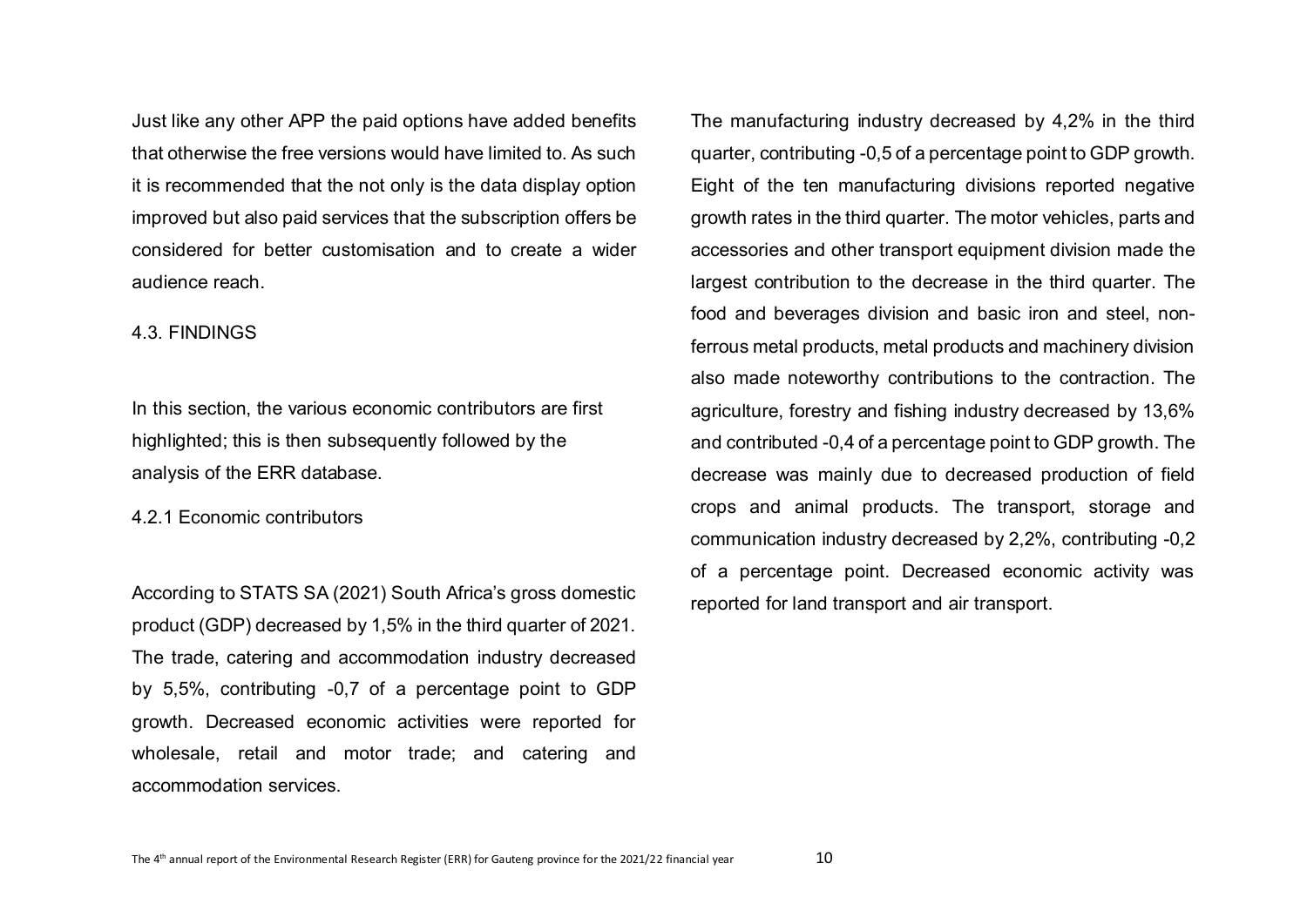Unadjusted real GDP at market prices for the first nine months of 2021 increased by 5,8% compared with the first nine months of 2020.

#### <span id="page-13-0"></span>4.2.2 Database analysis

The results presented below are from 354 studies that have been captured in the ERR. Adjustments to the register were continuously made to ensure the register is not only userfriendly and comprehensive but meets the needs of the institutions that were consulted during the developmental and updating phases.

#### <span id="page-13-1"></span>a) Number of studies per economic sector

The graph below represents the number of studies captured in the database. The findings are similar to those of the previous financial year; however, the figures have changed due to more studies being added to the database.

It is still found that the government has the highest number of studies captured in the ERR (233 of the 354 studies) due

to most selected services (e.g. Air Quality, Disaster management, Health, Waste and Water) being the function of the government sector. This could also be explained by the fact that government services are amongst the top 3 GDP contributors of the country as indicated above.

Agriculture is second (30 of the 354 studies) due to importance of food security in Gauteng which is the most populous province in South Africa. The mining sector is second (27 of the 354 studies) due to mining being one of the drivers to economic development in Gauteng province. Communication is still the least (no studies) together with trade, finance and personal services.

The low number of studies for these sectors is expected as environmental research has little relevance for them. Internationally the Trade and Finance sectors are becoming more cognisant of the environmental challenges and further sources of information and the trade and financial websites will be examined using different range of keywords to find out if there is more research being done in Gauteng province.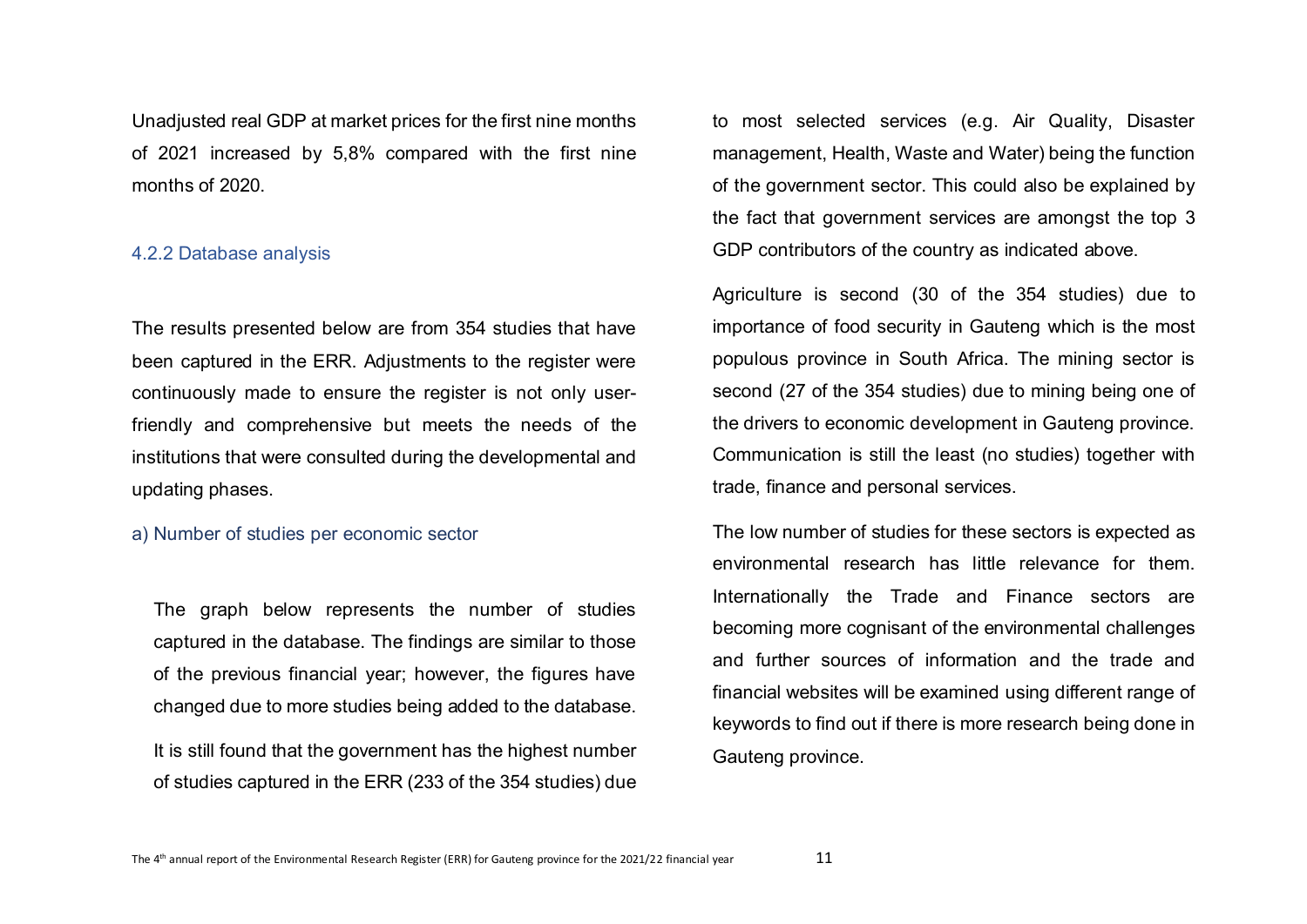

### Graph 2: Number of studies per economic sector

## <span id="page-14-0"></span>b) Focus areas

The below graph illustrates the focus areas of the studies that are currently captured on the ERR. The below categories are environmental categories used in the ERR.

Given that South Africa is a water scarce country it is not surprising that most of the studies (46 out of the 354 studies) focused on water.

Examples of studies that justify the water scarcity include the following:

- Drought response strategy in Gauteng.
- The application of water poverty mapping in water management.
- Towards a water sensitive city. The case of Johannesburg.
- Exploring the potential greywater use in a typical microcosmic commercial area of South Africa.

The sector that ranked the second highest in the ERR is waste, with 44 of the 354 studies, this could be as a result of having more waste generated as a result of the lockdown due to COVID-19, this is also justified by the reasons touched on in the above sections regarding contribution of economic contributors as retail was improving even though other sectors were declining. Gauteng also generally generate more waste than other provinces due to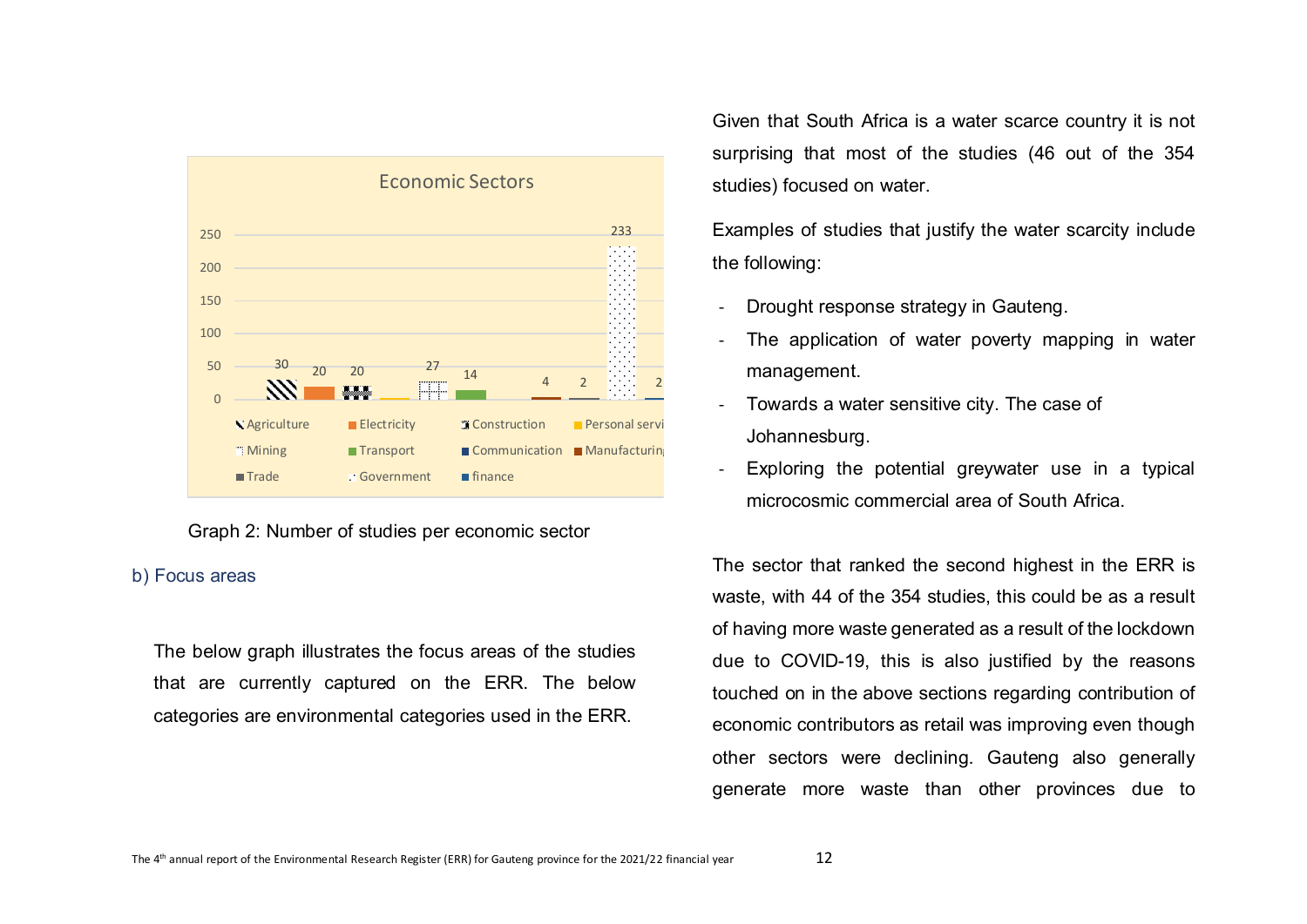population size and industrial nature. The economic position of the country also resulted in adaptive measure to economic crisis hence , it is not surprising that the third highest studies conducted focuses on energy as most researchers are looking at ways to help "energy poor" population to find alternative or more affordable sources of energy.

Examples of studies that seek alternative energy include:

- Granny shows the way: Results from implementing an alternative fire-lighting method in Orange Farm,
- Setting up for the 2020s: Addressing South Africa's electricity crises and getting ready for the next decade. The impact of energy fuel choice determinants on sustainable energy consumption of selected South African households,
- The potential and reality of the solar water heater programme in South African townships: Lessons from the City of Tshwane,
- Energy efficiency practices in facilities management in Johannesburg,

- Municipal solid waste management in South Africa: from waste to energy recovery through waste-to-energy technologies in Johannesburg.

Water and waste studies have surpass mining studies which has been the focus area of interest in Gauteng province for the past decades.

Unlike the two previous reports, the water sector has the highest number of studies (39 of the 285 studies) present in the ERR. This could be justified by the fact that water is still the major issue for Gauteng.

For now, Geographic Information System (GIS) has only one study because it was added at the later stage of data collection. Fourth Industrial Revolution (4IR) and Innovation have been combined together as they produce similar outcomes. It is also important to note that the industrial research looks also very limited, but it is possible that this type of research is proprietary and could not be accessed through internet searches.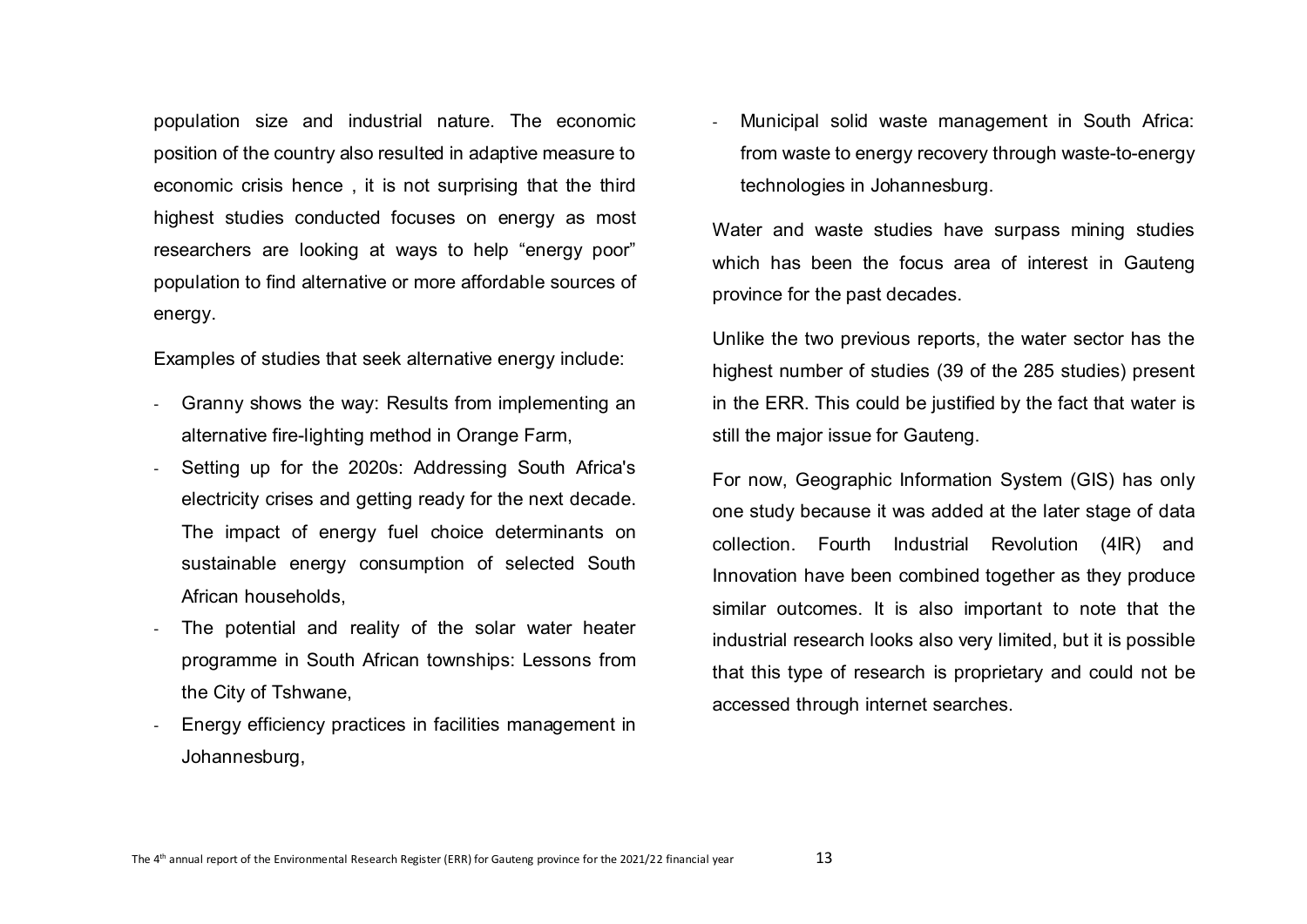



# <span id="page-16-0"></span>c) Area of implementation

The studies captured were individually categorised to areas of implementation that they fall under. This is also related to the purpose of the study. For instance, some studies were providing information, while others suggested ways of managing the resources, addressing issues of pollution, had suggestions on how to deal with climate change issues, proposed green infrastructure initiatives, etc. It is important to note that some studies fell under more than one category, however they had one dominant area, so the dominant one was used.

The graph 4 below shows that there's a shift to management of resources from just provision and demands.

This graph differs from the others in a sense that the size of the block depicts the contribution.

It must be noted that this classification is still quite vague and will be improved based on inputs from users of the ERR.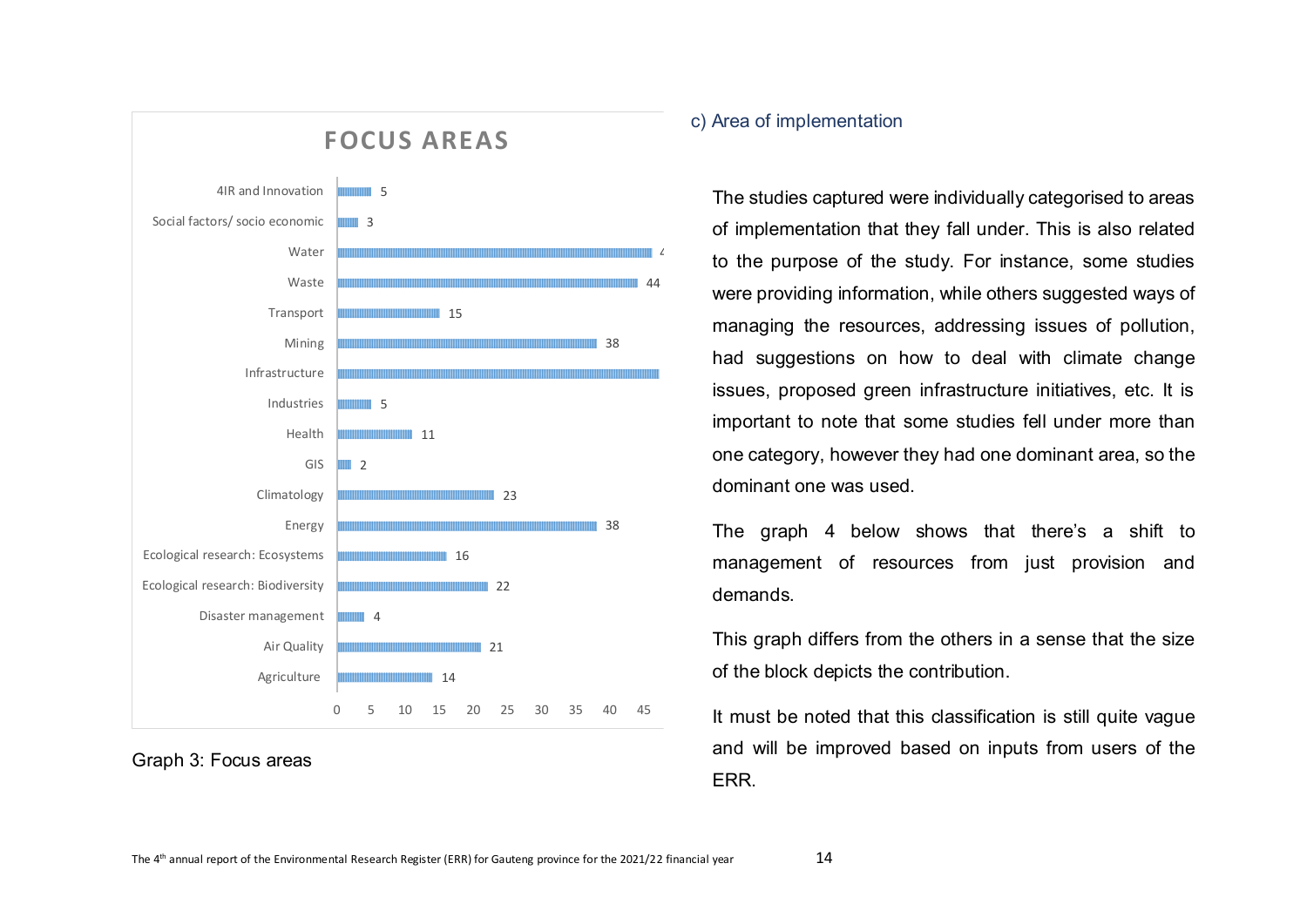

Graph 4: Areas of implementation

#### <span id="page-17-0"></span>d) Host institution

The below graph shows the number of studies captured in the ERR per institution or source. The number of studies captured depends on the ease of access to the research documents at the given time. It may not necessarily reflect on the number of studies produced by that particular institution during or prior the capturing. The main aim of the below graph is to show the diversity of the sources of information. It also gives an indication of the possible stakeholders to be contacted for data.

From the graph below the University of the Witwatersrand (WITS) as an academic institution has the highest number of studies captured (54 of the 354 studies), followed by the University of Pretoria (UP) with 50 studies and the University of Johannesburg with 45 studies. It is not a surprise that higher institution of learning got the highest numbers as one of their main aims is to produce thesis and dissertations. It is necessary to note that some funding institutions such as the National Research Foundation (NRF) and South African Environment Observation Network (SAEON) may not necessarily be the producers of the research, but they are the ones who commission and fund the studies. In most cases the institutions that host the researchers have their names appearing in the register.

From the graph below it can also be deduced that even though a number of environmental research projects produced by the government could be higher than appears in the ERR, only a few of them get to be published online and accessible to the public. Hence Batho Pele Principles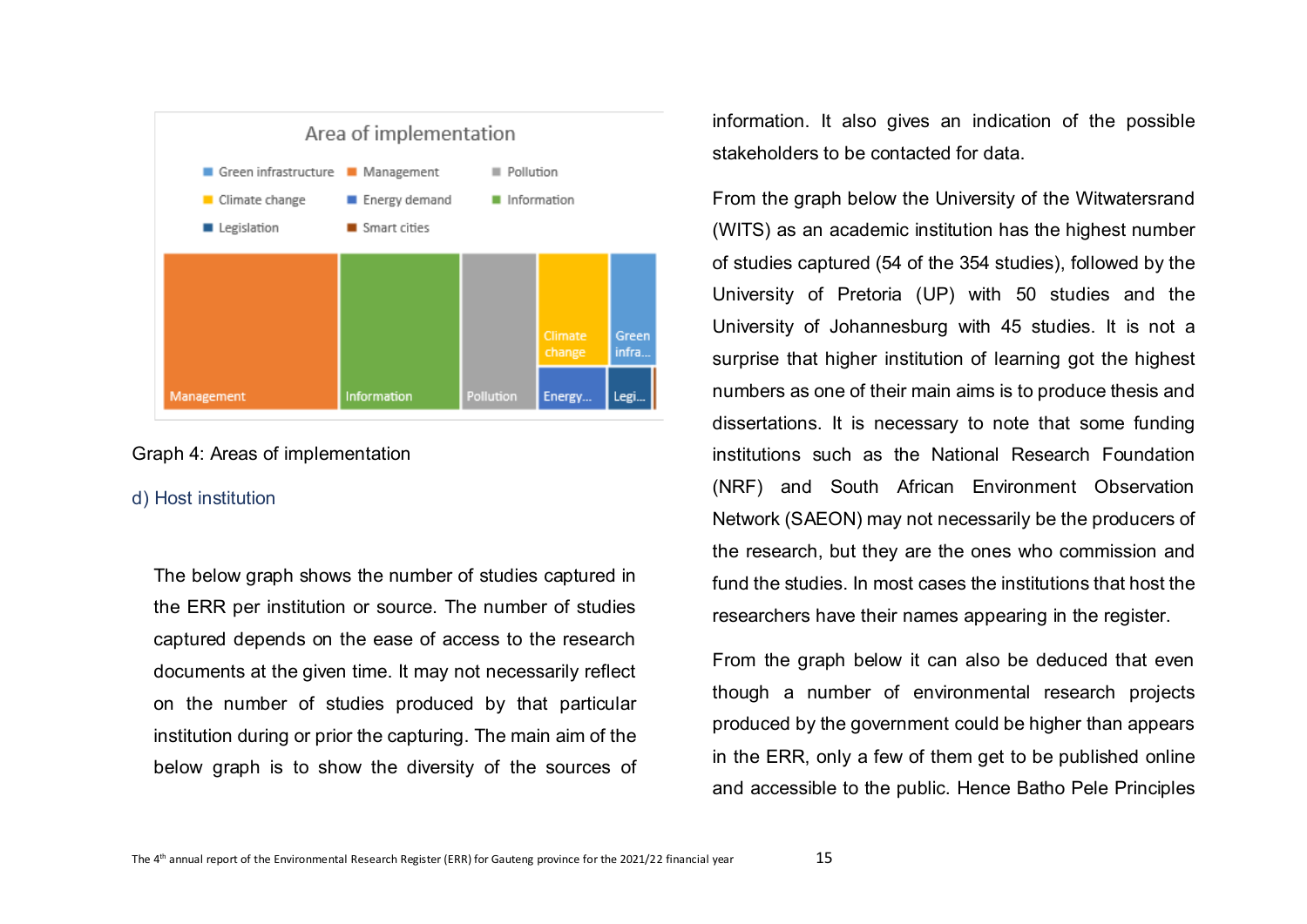such as access to information and transparency may be compromised. It could also be explained by the fact that the Gauteng Provincial Government website has been undergoing significant changes in the last two years and this process has not yet been finalised.

Although local government does not have dedicated mandate for research, City of Ekurhuleni (previously Ekurhuleni Metropolitan Municipality) have done a lot of projects that can support environmental research and allowed ERR researcher to access and download them from the metro's intranet. Therefore, this city has relatively high number of studies (12) compared to other metros in Gauteng. This also can be explained by the fact that this is the only metro which so far provided access to their intranet for the ERR data collection.

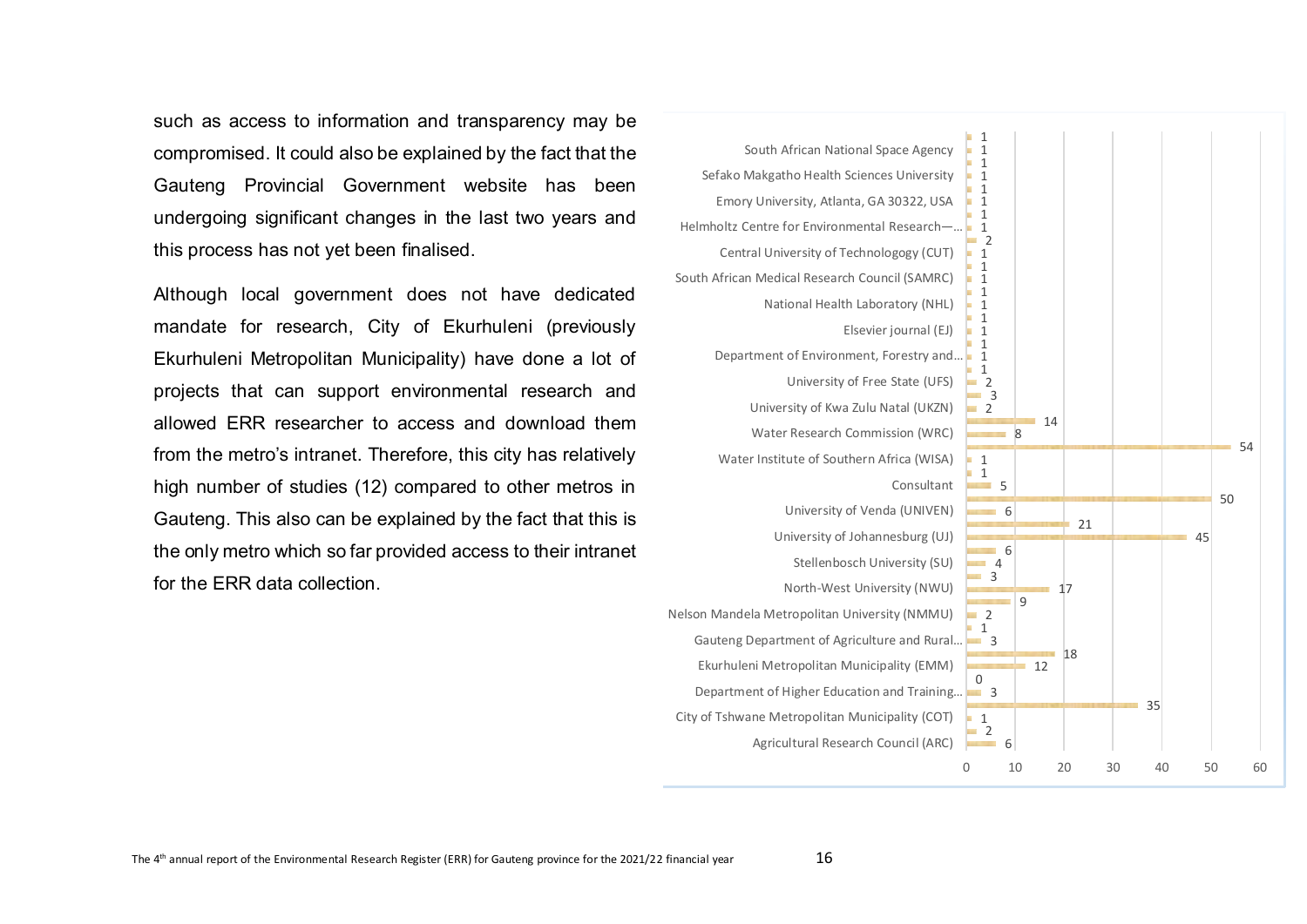## Graph 5: Host institutions

### <span id="page-19-0"></span>e) Geographic location

The below graph shows the distribution of studies per municipality. The province was used as a study area in cases where the study included more than one municipality. South Africa was also used as a geographic area for studies that researched a number of provinces, while Gauteng was one of the case studies.

Since the ERR objective was to reflect provincial status, the results showed that Gauteng province has the highest number of studies captured (42%), followed by South African studies that had Gauteng Province as one of the key study areas (22%). Smaller municipalities such as Mogale City account for only 2%.

Important to note in this aspect is that some institutions outside of Gauteng Province had their case studies in Gauteng (see graph below).



Graph 6: Geographic locations of case studies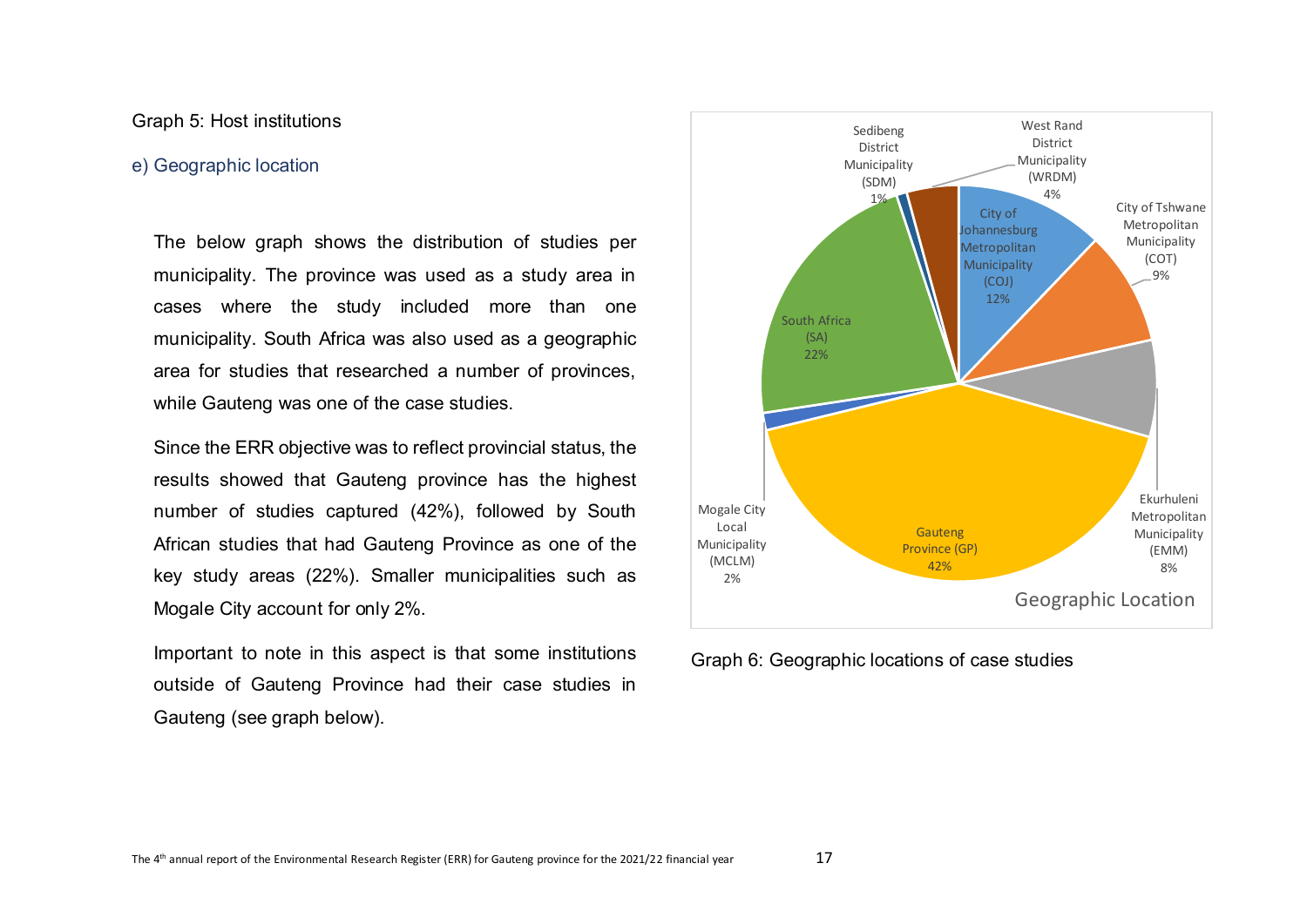# <span id="page-20-0"></span>f) The output sources

The graph below shows the sources of dissemination of research output or studies. As indicated above, most institutions use their online library. Some researchers disseminate their information through more conventional sources such as journals or presentation at conferences.



# <span id="page-20-1"></span>g) Output type

From the graph below, it can be deduced that most of the studies captured on the ERR are produced by universities in form of thesis (161 of 354 studies). The least number of studies captured is government report and surveys (see more detailed discussion in the section on Host institutions).

Graph 7: Output sources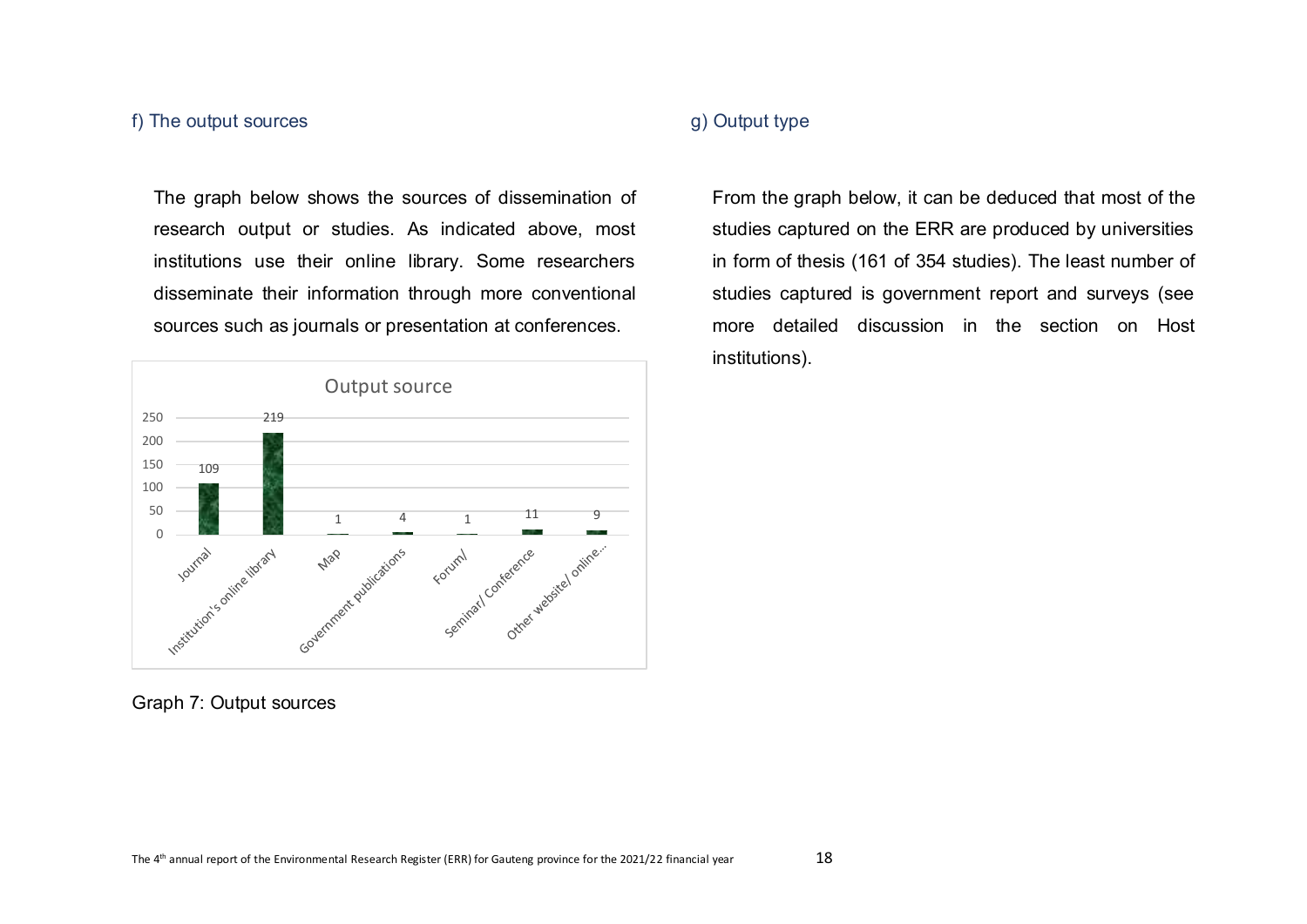

Graph 8: Output type

# <span id="page-21-0"></span>h) Status

The below graph indicates that of the studies presented in the ERR only 1 study has been discontinued due to data collection challenges, with at least 11 of them still on-going where else 342 have been completed.



Graph 9: Status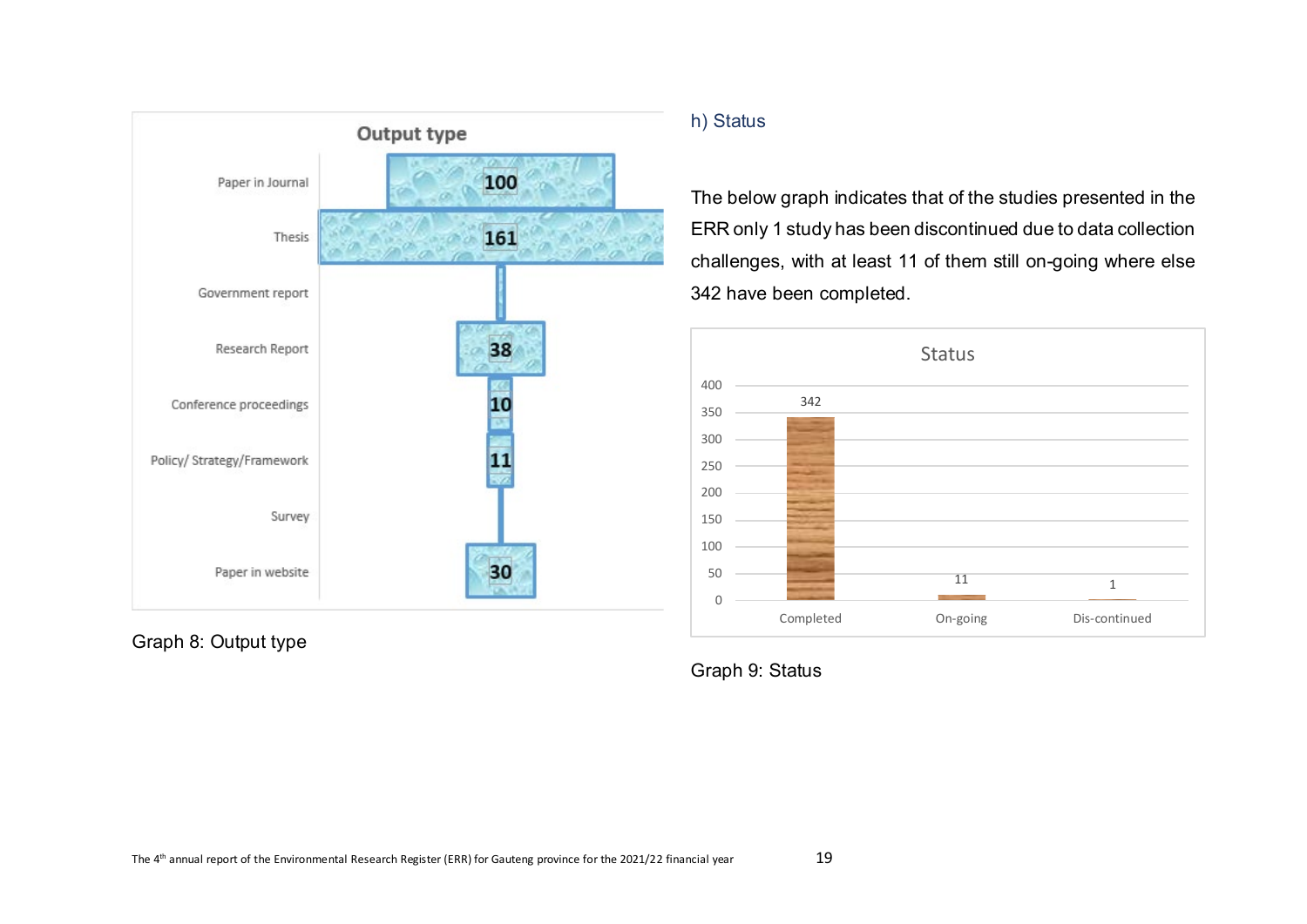# <span id="page-22-0"></span>5. LINKAGES TO THE ANNUAL GAUTENG RESEARCH **SYMPOSIUM**

The ERR can be further mined for data in future to check for research gaps as well as focus areas of the studies that are carried out to channel the drafting of the concept note for next Research Symposium, choosing of themes as well other supporting documents. The ERR is already having enough studies to show areas in which researchers are interested in discussing as well as addressing the emerging areas where more research can be added. The ERR enables the user to see in a glimpse the saturated areas as well as areas in which research is still not sufficient.

The above analysis of the ERR supports identified research gaps from the last (2021) Research Symposium, such as the need to ensure governance of environmental activities, management of waste, as well as ecosystem services amongst others.

#### <span id="page-22-1"></span>6. WAY FORWARD/ RECOMMENDATION

The following are few items that can improve the quality of the report in future:

- Further exploration of the transitioning of the ERR from desktop to the APP.
- Hosting of the ERR on the UJ ACE's website.
- Bilateral meetings will continue being organised with institutions that could open up their access to intranet to allow for easy access to work done and avoid duplication of work and create a conducive environment for forging partnerships and collaborations.
- Consultative workshops should be held with producers of the reports to explain the uses and benefits of sharing their work, hence improve the bringing forward of work to be captured and shared with a wider audience.
- The gaps identified will be presented to academia and research institutions that have potential to conduct research in such areas.